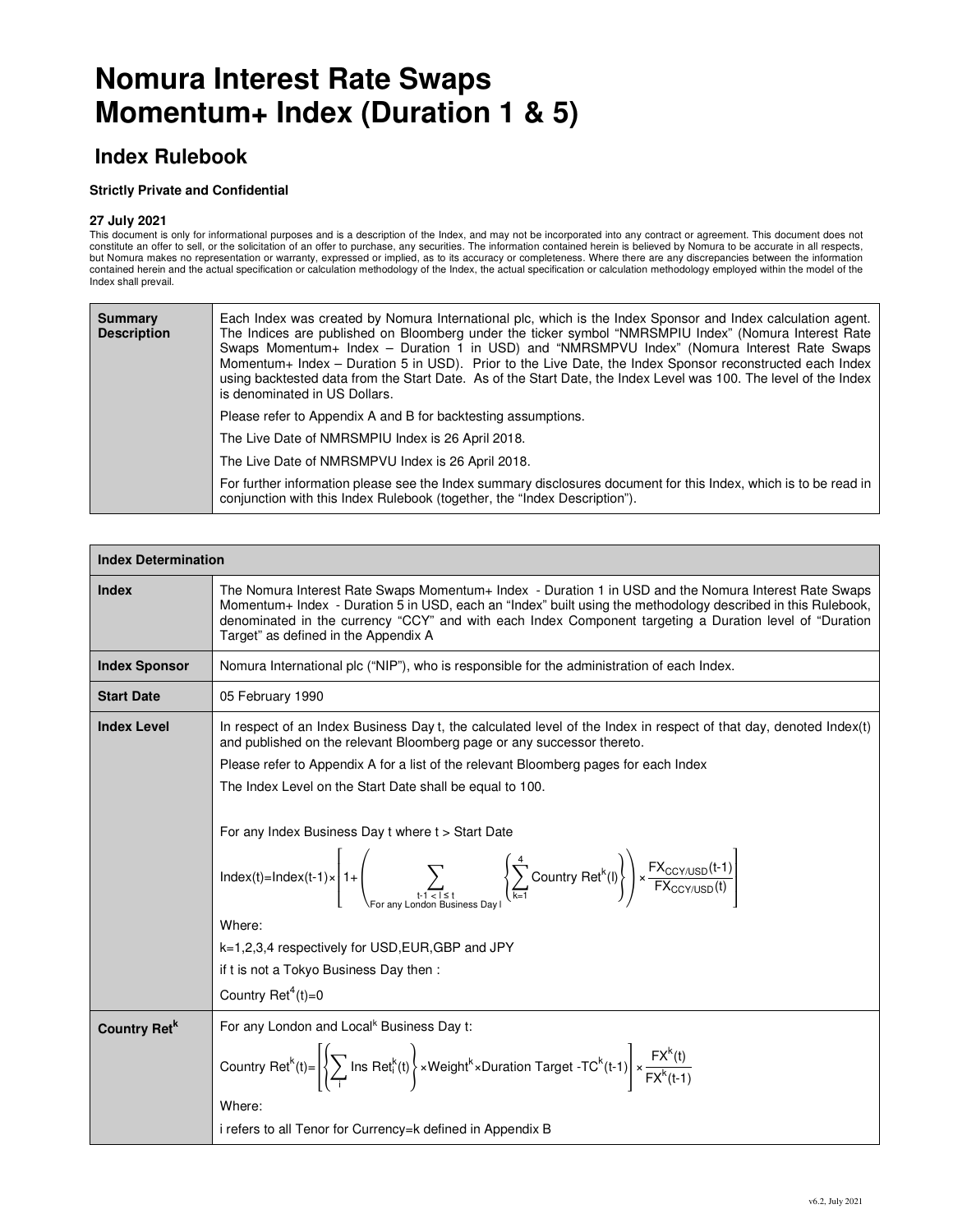| $\ln s$ Ret <sup><math>K</math></sup> | For any London and Local <sup>k</sup> Business Day t:<br>Ins Ret <sup>k</sup> <sub>i</sub> (t) = $($ Rec Ind <sup>k</sup> <sub>i</sub> (t) - Rec Ind <sup>k</sup> <sub>i</sub> (t-1) $) \times$ Effective Signal <sub>i</sub> <sup>k</sup> (t-1)                                                                                                                                                                                              |
|---------------------------------------|-----------------------------------------------------------------------------------------------------------------------------------------------------------------------------------------------------------------------------------------------------------------------------------------------------------------------------------------------------------------------------------------------------------------------------------------------|
| <b>Weight</b> <sup>k</sup>            | Means the weight for each currency k:<br>[Description of Weight levels used]                                                                                                                                                                                                                                                                                                                                                                  |
| FX <sup>k</sup>                       | For any London and Local <sup>k</sup> Business Day t, FX <sup>k</sup> refers to the foreign exchange Spot Rate (quoted as the number<br>of USD per 1 unit of foreign currency k) as published by the relevant price source as set out in Appendix A.<br>For the avoidance of doubt if k=1 then $FX^{k}(t)=1$ for any London and Local <sup>k</sup> Business Day t.<br>Please refer to Appendix A for data source and backtesting assumptions. |
| <b>Duration Target</b>                | "Duration Target" as defined in the Appendix A                                                                                                                                                                                                                                                                                                                                                                                                |

| <b>Index Components</b>                                        |                                                                                                                                                                                                                                                                                                                                                                                                                                           |  |  |  |  |  |
|----------------------------------------------------------------|-------------------------------------------------------------------------------------------------------------------------------------------------------------------------------------------------------------------------------------------------------------------------------------------------------------------------------------------------------------------------------------------------------------------------------------------|--|--|--|--|--|
| Rec Ind <sup>K</sup>                                           | For any London and Local <sup>k</sup> Business Day t:                                                                                                                                                                                                                                                                                                                                                                                     |  |  |  |  |  |
|                                                                | Rec Ind ${}_{n}^{k}(t)$ refers to the level of the Nomura Interest Rate Receiver Swap Index with Underlying Swap Tenor<br>equal to tenor i and Underlying Swap Currency equal to currency k ("Receiver Swap Index (i,k)"), as defined in<br>the "Nomura Interest Rate Receiver Swap Indices" description document.                                                                                                                        |  |  |  |  |  |
|                                                                | For the avoidance of doubt:                                                                                                                                                                                                                                                                                                                                                                                                               |  |  |  |  |  |
|                                                                | For k=1,2,3,4 currency k means respectively USD, EUR, GBP, JPY                                                                                                                                                                                                                                                                                                                                                                            |  |  |  |  |  |
|                                                                | i refers to all Tenor for Currency=k defined in Appendix B                                                                                                                                                                                                                                                                                                                                                                                |  |  |  |  |  |
| Nomura Interest<br><b>Rate Receiver</b><br><b>Swap Indices</b> | The Nomura Interest Rate Receiver Swap Indices suite is a family of indices (each an "Index") that track the<br>performance of rolling a 1 month forward receiver swap of a certain tenor ("The Underlying Swap Tenor") in a<br>certain currency ("The Underlying Swap Currency") utilising the Yield Curve. Each Receiver Swap Index was<br>created by Nomura International plc, which is the Index Sponsor and Index calculation agent. |  |  |  |  |  |
| ("Receiver Swap<br>Indices")                                   |                                                                                                                                                                                                                                                                                                                                                                                                                                           |  |  |  |  |  |
| <b>Yield Curve</b>                                             | Yield Curve means, in respect of each Index and the related Swap Receiver Indices and an Index Business Day,<br>the relevant Yield Curve (as defined in the NIP Indices Yield Curve Process document dated July 2017 (as<br>amended and/or supplemented from time to time and published on the Nomura QIS Website) in respect of such<br>Index and Index Business Day.                                                                    |  |  |  |  |  |
|                                                                | The Yield Curve is built using the interest rate curve determined and used by Nomura International plc in the<br>ordinary course of its business as a dealer/market maker and for the purposes of its own audited books and<br>records and certain other data, for more information please see the NIP Indices Yield Curve Process.                                                                                                       |  |  |  |  |  |
| <b>FXCCY/USD</b>                                               | For any Index Business Day t, FX <sub>CCY/USD</sub> refers to the foreign exchange Spot Rate (quoted as the number of USD<br>per 1 unit of foreign currency CCY) as published by the relevant price source as set out in Appendix A.<br>For the avoidance of doubt if CCY=USD then $FX_{CCY/USD}(t)=1$ for any Index Business Day t.<br>Please refer to Appendix A for data source and backtesting assumptions.                           |  |  |  |  |  |
| <b>CCY</b>                                                     | Means the currency in which the Index is denominated                                                                                                                                                                                                                                                                                                                                                                                      |  |  |  |  |  |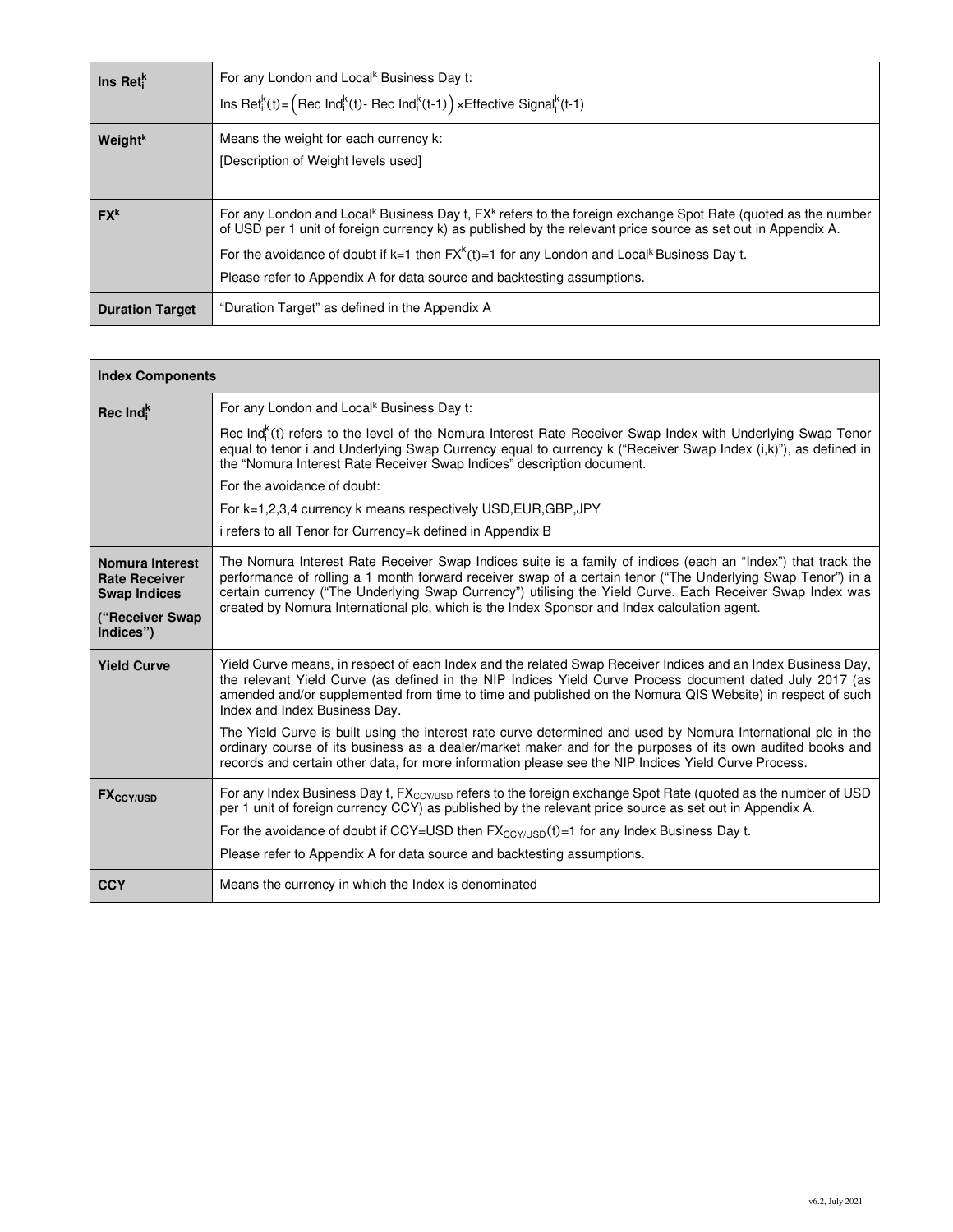| Signal                        |                                                                                                                                                                                                                                                                                                                                                                                                                            |                                                                                              |                                                                                                        |  |  |  |  |
|-------------------------------|----------------------------------------------------------------------------------------------------------------------------------------------------------------------------------------------------------------------------------------------------------------------------------------------------------------------------------------------------------------------------------------------------------------------------|----------------------------------------------------------------------------------------------|--------------------------------------------------------------------------------------------------------|--|--|--|--|
| Signal <sup>k</sup>           | The signal algorithm aims to detect trends in the the returns of the relevant Receiver Swap Indices by comparing<br>the moving averages of such Receiver Swap Indices returns over a short-term ("ST"), medium-term ("MT") and<br>long-term ("LT") time window. Volatility bands computed on the daily returns of the Receiver Swap Indices are<br>added to these moving averages, seeking to make the signal more stable. |                                                                                              |                                                                                                        |  |  |  |  |
|                               |                                                                                                                                                                                                                                                                                                                                                                                                                            |                                                                                              | Signal <sup>k</sup> can take 3 positions: Long (1), Neutral (0) and Short $(-1)$                       |  |  |  |  |
|                               |                                                                                                                                                                                                                                                                                                                                                                                                                            |                                                                                              | For any London and Local <sup>k</sup> Business Day t, Signal <sup>k</sup> (t) is defined as follow:    |  |  |  |  |
|                               |                                                                                                                                                                                                                                                                                                                                                                                                                            | [Formulas to measure Signal]                                                                 |                                                                                                        |  |  |  |  |
| Effective Signal <sup>k</sup> | For any London and Local <sup>k</sup> Business Day t, Effective Signal <sup>k</sup> (t) is defined as follow:<br>[Formulas to measure Effective Signal]                                                                                                                                                                                                                                                                    |                                                                                              |                                                                                                        |  |  |  |  |
| <b>Windows length</b>         |                                                                                                                                                                                                                                                                                                                                                                                                                            |                                                                                              | Each below window length is expressed as a number of London and Local <sup>k</sup> Business Days:      |  |  |  |  |
| n                             | Window                                                                                                                                                                                                                                                                                                                                                                                                                     | Length                                                                                       |                                                                                                        |  |  |  |  |
|                               | ST                                                                                                                                                                                                                                                                                                                                                                                                                         | Length                                                                                       |                                                                                                        |  |  |  |  |
|                               | МT                                                                                                                                                                                                                                                                                                                                                                                                                         | Length                                                                                       |                                                                                                        |  |  |  |  |
|                               | LT                                                                                                                                                                                                                                                                                                                                                                                                                         | Length                                                                                       |                                                                                                        |  |  |  |  |
|                               |                                                                                                                                                                                                                                                                                                                                                                                                                            |                                                                                              |                                                                                                        |  |  |  |  |
| ST LB / UB                    | For any London and Local <sup>k</sup> Business Day t:                                                                                                                                                                                                                                                                                                                                                                      |                                                                                              |                                                                                                        |  |  |  |  |
| <b>MT LB/UB</b>               |                                                                                                                                                                                                                                                                                                                                                                                                                            | ST LB <sup>k</sup> <sub>i</sub> (t)=ST MA <sup>k</sup> <sub>i</sub> (t) - ST $\sigma_i^k(t)$ |                                                                                                        |  |  |  |  |
| LT LB / UB                    | ST UB <sub>i</sub> <sup>k</sup> (t)=ST MA <sup>k</sup> <sub>i</sub> (t) + ST $\sigma_i^k(t)$                                                                                                                                                                                                                                                                                                                               |                                                                                              |                                                                                                        |  |  |  |  |
|                               |                                                                                                                                                                                                                                                                                                                                                                                                                            |                                                                                              | Similarly MT LB/UB and LT LB/UB follow the same definition substituting ST with respectively MT and LT |  |  |  |  |
| MA                            | For any London and Local <sup>k</sup> Business Day t:                                                                                                                                                                                                                                                                                                                                                                      |                                                                                              |                                                                                                        |  |  |  |  |
|                               | [Formula to measure ST LB / UB]<br>Where d refers to each London and Local <sup>k</sup> Business Day from and including day t-(n-1) to and including day t                                                                                                                                                                                                                                                                 |                                                                                              |                                                                                                        |  |  |  |  |
|                               | n refers to the window length for each moving average                                                                                                                                                                                                                                                                                                                                                                      |                                                                                              |                                                                                                        |  |  |  |  |
|                               | ST MA is computed using the above formula with n=ST and similarly for MT and LT MA.                                                                                                                                                                                                                                                                                                                                        |                                                                                              |                                                                                                        |  |  |  |  |
| σ                             | For any London and Local <sup>k</sup> Business Day t:                                                                                                                                                                                                                                                                                                                                                                      |                                                                                              |                                                                                                        |  |  |  |  |
|                               | [Formulas to measure o]<br>And where d refers to each London and Local <sup>k</sup> Business Day from and including day t-(n-1) to and including day                                                                                                                                                                                                                                                                       |                                                                                              |                                                                                                        |  |  |  |  |
|                               |                                                                                                                                                                                                                                                                                                                                                                                                                            |                                                                                              |                                                                                                        |  |  |  |  |
|                               | n refers to the window length for each moving average:                                                                                                                                                                                                                                                                                                                                                                     |                                                                                              |                                                                                                        |  |  |  |  |
|                               | ST $\sigma$ is computed using the above formula with n=ST and similarly for MT and LT $\sigma$ .                                                                                                                                                                                                                                                                                                                           |                                                                                              |                                                                                                        |  |  |  |  |
| <b>Daily Change</b><br>Cap    | See Appendix A                                                                                                                                                                                                                                                                                                                                                                                                             |                                                                                              |                                                                                                        |  |  |  |  |

| Charges         |                                                                                                                                                        |
|-----------------|--------------------------------------------------------------------------------------------------------------------------------------------------------|
| T <sup>K</sup>  | For any London and Local <sup>k</sup> Business Day t:<br>$TC^{k}(t)$ =Outright TC <sup>k</sup> (t)+Switch TC <sup>k</sup> (t)+Roll TC <sup>k</sup> (t) |
| Outright $TC^k$ | For any London and Local <sup>k</sup> Business Day t:                                                                                                  |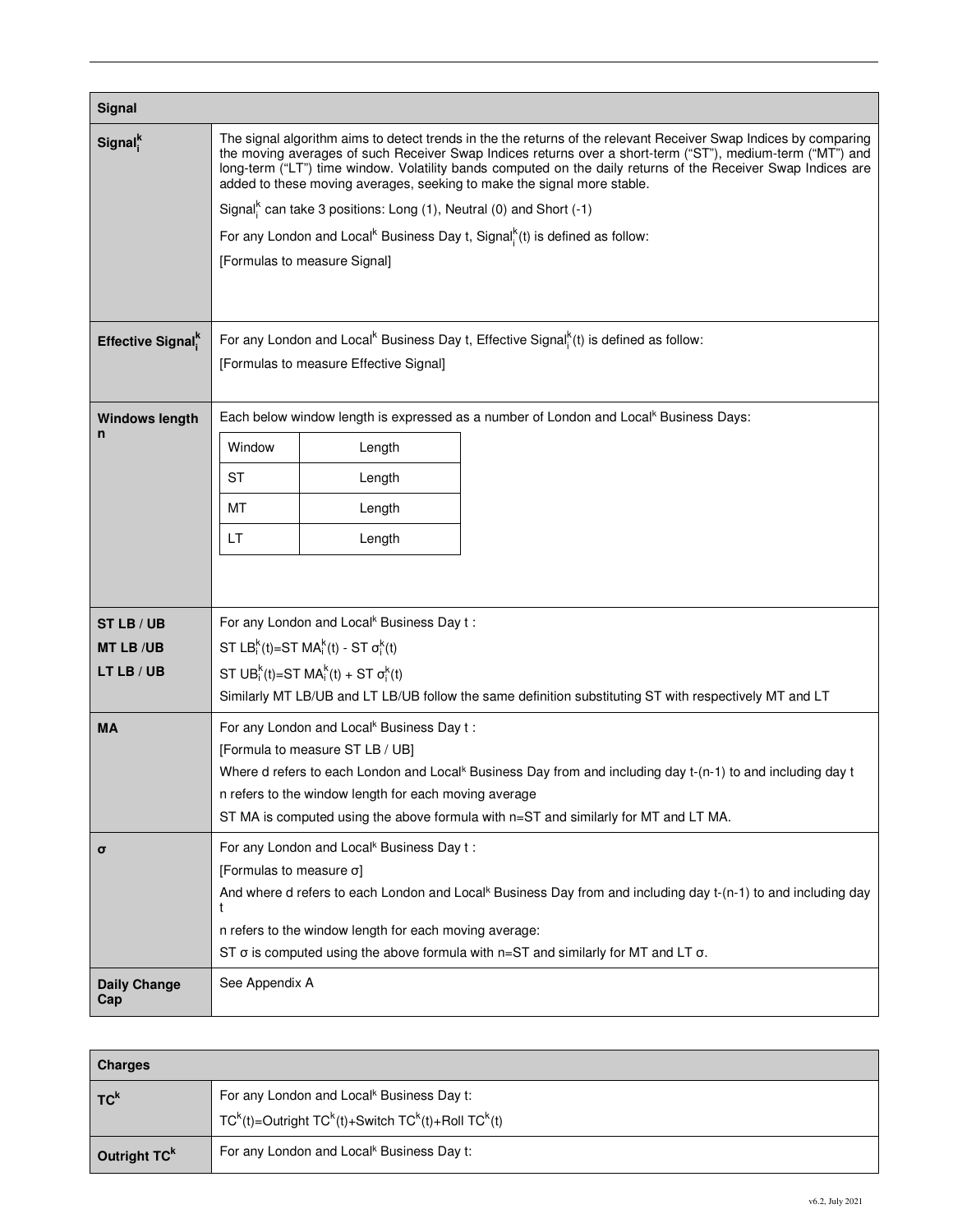|                           | Outright $TC^{k}(t) = Abs \Bigg(\sum Delta Change^{k}_{i}(t) \Bigg) \times Output$ right Bid/Mid <sup>k</sup>                                                                                                                                                                 |  |  |  |  |  |  |  |
|---------------------------|-------------------------------------------------------------------------------------------------------------------------------------------------------------------------------------------------------------------------------------------------------------------------------|--|--|--|--|--|--|--|
|                           | i refers to all Tenor for Currency=k defined in Appendix B                                                                                                                                                                                                                    |  |  |  |  |  |  |  |
| Delta Change <sup>k</sup> | For any London and Local <sup>k</sup> Business Day t:                                                                                                                                                                                                                         |  |  |  |  |  |  |  |
|                           | If t is not a Roll Date for Receiver Swap Index (i,k)                                                                                                                                                                                                                         |  |  |  |  |  |  |  |
|                           | Delta Change <sup>k</sup> (t)=Final Signal <sup>k</sup> (t)×PV01 <sub>FWDi</sub> k(t) - Final Signal <sup>k</sup> (t-1)×PV01 <sub>FWDi</sub> k(t)                                                                                                                             |  |  |  |  |  |  |  |
|                           |                                                                                                                                                                                                                                                                               |  |  |  |  |  |  |  |
|                           | If t is a Roll Date for Receiver Swap Index (i,k) then:                                                                                                                                                                                                                       |  |  |  |  |  |  |  |
|                           | Delta Change <sup>k</sup> (t)=Final Signal <sup>k</sup> (t)×PV01 <sub>FWDi</sub> <sup>k</sup> (t) - Final Signal <sup>k</sup> (t-1)×PV01 <sub>Spoti</sub> k(t)                                                                                                                |  |  |  |  |  |  |  |
|                           | Where PV01 <sub>FWDi</sub> <sup>k</sup> and PV01 <sub>Spot</sub> <sup>k</sup> correspond to PV01 <sub>FWD</sub> and PV01 <sub>Spot</sub> for Receiver Swap Index (i,k) as defined<br>in the "Nomura Interest Rate Receiver Swap Indices" description document                 |  |  |  |  |  |  |  |
| Final Signal <sup>k</sup> | For any London and Local <sup>k</sup> Business Day t:                                                                                                                                                                                                                         |  |  |  |  |  |  |  |
|                           | [Formula to measure Final Signal]                                                                                                                                                                                                                                             |  |  |  |  |  |  |  |
| Switch TC <sup>k</sup>    | For any London and Local <sup>k</sup> Business Day t:                                                                                                                                                                                                                         |  |  |  |  |  |  |  |
|                           | Switch $TC^{k}(t)$ = Switch Delta <sup>k</sup> (t) × Outright Bid/Mid <sup>k</sup> × 1.5                                                                                                                                                                                      |  |  |  |  |  |  |  |
|                           | With;                                                                                                                                                                                                                                                                         |  |  |  |  |  |  |  |
|                           | Switch Delta <sup>k</sup> (t)=Min $\langle \sum_{i} Max(Delta Change_i^k(t), 0), \sum_{i} -Min(Delta Change_i^k(t), 0) \rangle$                                                                                                                                               |  |  |  |  |  |  |  |
|                           | i refers to all Tenor for Currency=k defined in Appendix B                                                                                                                                                                                                                    |  |  |  |  |  |  |  |
| Roll TC <sup>k</sup>      | For any London and Local <sup>k</sup> Business Day t:                                                                                                                                                                                                                         |  |  |  |  |  |  |  |
|                           | Roll TC <sup>k</sup> (t)= $\sum$ Roll Delta <sup>k</sup> (t)×Roll Charge <sup>k</sup>                                                                                                                                                                                         |  |  |  |  |  |  |  |
|                           | i refers to all Tenor for Currency=k defined in Appendix B                                                                                                                                                                                                                    |  |  |  |  |  |  |  |
|                           | With:                                                                                                                                                                                                                                                                         |  |  |  |  |  |  |  |
|                           | If t is a Roll Date for Receiver Swap Index (i,k) AND Sign(Effective Signal, (t))=Sign(Effective Signal, (t-1)) Then:                                                                                                                                                         |  |  |  |  |  |  |  |
|                           | Roll Delta ${}^k_i(t)$ =Min $\left[\mathsf{Abs}\left(\mathsf{Final}\ \mathsf{Signal}^k_i(t) \times \mathsf{PV01}_{\mathsf{FWD}_i}{}^k(t)\right), \mathsf{Abs}\left(\mathsf{Final}\ \mathsf{Signal}^k_i(t\text{-}1) \times \mathsf{PV01}_{\mathsf{Spot}^k_i}(t)\right)\right]$ |  |  |  |  |  |  |  |
|                           | Else                                                                                                                                                                                                                                                                          |  |  |  |  |  |  |  |
|                           | Roll Delta <sup>k</sup> (t)=0                                                                                                                                                                                                                                                 |  |  |  |  |  |  |  |

| <b>Index Charges</b>    |  |                |                                             |                |                          |                    |                    |
|-------------------------|--|----------------|---------------------------------------------|----------------|--------------------------|--------------------|--------------------|
| <b>Outright Bid/Mid</b> |  |                | All below number are quoted in basis points |                |                          |                    |                    |
| <b>And Roll Charge</b>  |  |                |                                             | 1y             | 2y                       | 5y                 | 10y                |
|                         |  | k              | Outright Bid/Mid <sup>k</sup>               |                | Roll Charge <sup>k</sup> |                    |                    |
|                         |  | 1              | Outright Bid/Mid                            | Roll<br>Charge | Roll<br>Charg<br>е       | Roll<br>Char<br>ge | Roll<br>Charg<br>е |
|                         |  | $\overline{c}$ | Outright Bid/Mid                            | Roll<br>Charge | Roll<br>Charg<br>е       | Roll<br>Char<br>ge | Roll<br>Charg<br>е |
|                         |  | 3              | Outright Bid/Mid                            | Roll<br>Charge | Roll<br>Charg<br>е       | Roll<br>Char<br>ge | Roll<br>Charg<br>е |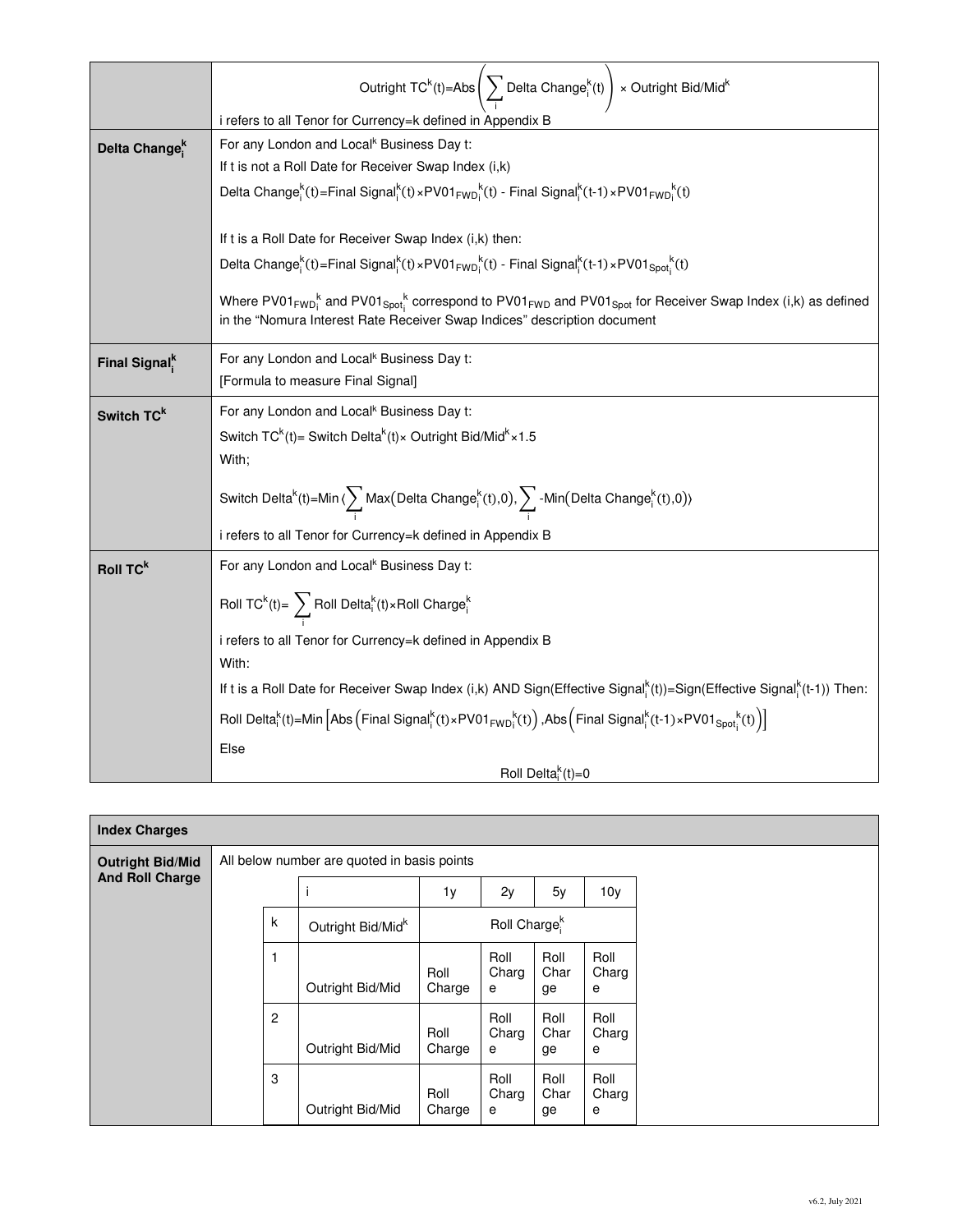|  | 4 | Outright Bid/Mid | Roll<br>Charge | Roll<br>Charg<br>e | Roll<br>Char<br>ge | Roll<br>Charg<br>e |
|--|---|------------------|----------------|--------------------|--------------------|--------------------|
|  |   |                  |                |                    |                    |                    |

| <b>General Definitions</b>                               |                                                                                                                                                                                                                                                                                                                                                                                                                                                                                                                                                                                                                                                                                                                                                                                                                                                                                                                                                                                                                                                                                     |
|----------------------------------------------------------|-------------------------------------------------------------------------------------------------------------------------------------------------------------------------------------------------------------------------------------------------------------------------------------------------------------------------------------------------------------------------------------------------------------------------------------------------------------------------------------------------------------------------------------------------------------------------------------------------------------------------------------------------------------------------------------------------------------------------------------------------------------------------------------------------------------------------------------------------------------------------------------------------------------------------------------------------------------------------------------------------------------------------------------------------------------------------------------|
| <b>Index Business</b><br>Day                             | Any Local <sup>1</sup> , Local <sup>2</sup> and Local <sup>3</sup> Business Day.                                                                                                                                                                                                                                                                                                                                                                                                                                                                                                                                                                                                                                                                                                                                                                                                                                                                                                                                                                                                    |
| <b>Index Trading</b><br><b>Business Day</b>              | Any Local <sup>1</sup> , Local <sup>2</sup> , Local <sup>3</sup> and Local <sup>4</sup> Business Day.                                                                                                                                                                                                                                                                                                                                                                                                                                                                                                                                                                                                                                                                                                                                                                                                                                                                                                                                                                               |
| Local <sup>k</sup> Business<br>Day                       | Prior to the BD Modification Date<br>Means the local calendar for currency k:<br>For k=1 Local <sup>k</sup> =New York Business Day<br>For k=2 Local <sup>k</sup> =TARGET Business Day<br>For k=3 Local <sup>k</sup> =London Business Day<br>For k=4 Local <sup>k</sup> =Tokyo Business Day<br>From and including the BD Modification Date<br>means the local calendar for currency k:<br>for k=1 Local <sup>k</sup> = any day which is a New York Business Day and a CME Business Day, excluding 24-December<br>and 31-December;<br>for k=2 Local <sup>k</sup> = any day which is a TARGET Business Day, a Eurex Business Day and an ICE Futures Europe<br>(EU) Business Day, excluding 24-December and 31-December;<br>for k=3 Local <sup>k</sup> = any day which is a London Business Day and an ICE Futures Europe (UK) Business Day,<br>excluding 24-December and 31-December; and<br>for k=4 Local <sup>k</sup> = any day which is a Tokyo Business Day, a Tokyo Financial Exchange Business Day and an<br>Osaka Exchange Business Day, excluding 24-December and 31-December. |
| London<br><b>Business Day</b>                            | A day (other than a Saturday or Sunday) on which commercial banks are open for general business in London                                                                                                                                                                                                                                                                                                                                                                                                                                                                                                                                                                                                                                                                                                                                                                                                                                                                                                                                                                           |
| <b>ICE Futures</b><br>Europe (UK)<br><b>Business Day</b> | A day on which ICE Futures Europe is scheduled to be open (or would have been but for the occurrence of a<br>market disruption event) for trading in British interest rate futures contracts.                                                                                                                                                                                                                                                                                                                                                                                                                                                                                                                                                                                                                                                                                                                                                                                                                                                                                       |
| <b>New York</b><br><b>Business Day</b>                   | A day (other than a Saturday or Sunday) on which commercial banks are open for general business in New<br>York                                                                                                                                                                                                                                                                                                                                                                                                                                                                                                                                                                                                                                                                                                                                                                                                                                                                                                                                                                      |
| <b>CME Business</b><br>Day                               | A day on which the Chicago Mercantile Exchange (Globex) is scheduled to be open (or would have been but for<br>the occurrence of a market disruption event) for trading in American interest rate futures contracts.                                                                                                                                                                                                                                                                                                                                                                                                                                                                                                                                                                                                                                                                                                                                                                                                                                                                |
| <b>Target Business</b><br>Day                            | Means any day on which TARGET2 (the Trans-European Automated Real-time Gross settlement Express<br>Transfer system) is open                                                                                                                                                                                                                                                                                                                                                                                                                                                                                                                                                                                                                                                                                                                                                                                                                                                                                                                                                         |
| <b>Eurex Business</b><br>Day                             | A day on which Eurex is scheduled to be open (or would have been but for the occurrence of a market<br>disruption event) for trading in European interest rate futures contracts.                                                                                                                                                                                                                                                                                                                                                                                                                                                                                                                                                                                                                                                                                                                                                                                                                                                                                                   |
| <b>ICE Futures</b><br>Europe (EU)<br><b>Business Day</b> | A day on which ICE Futures Europe is scheduled to be open (or would have been but for the occurrence of a<br>market disruption event) for trading in European interest rate futures contracts.                                                                                                                                                                                                                                                                                                                                                                                                                                                                                                                                                                                                                                                                                                                                                                                                                                                                                      |
| <b>Tokyo Business</b><br>Day                             | A day (other than a Saturday or Sunday) on which commercial banks are open for general business in Tokyo                                                                                                                                                                                                                                                                                                                                                                                                                                                                                                                                                                                                                                                                                                                                                                                                                                                                                                                                                                            |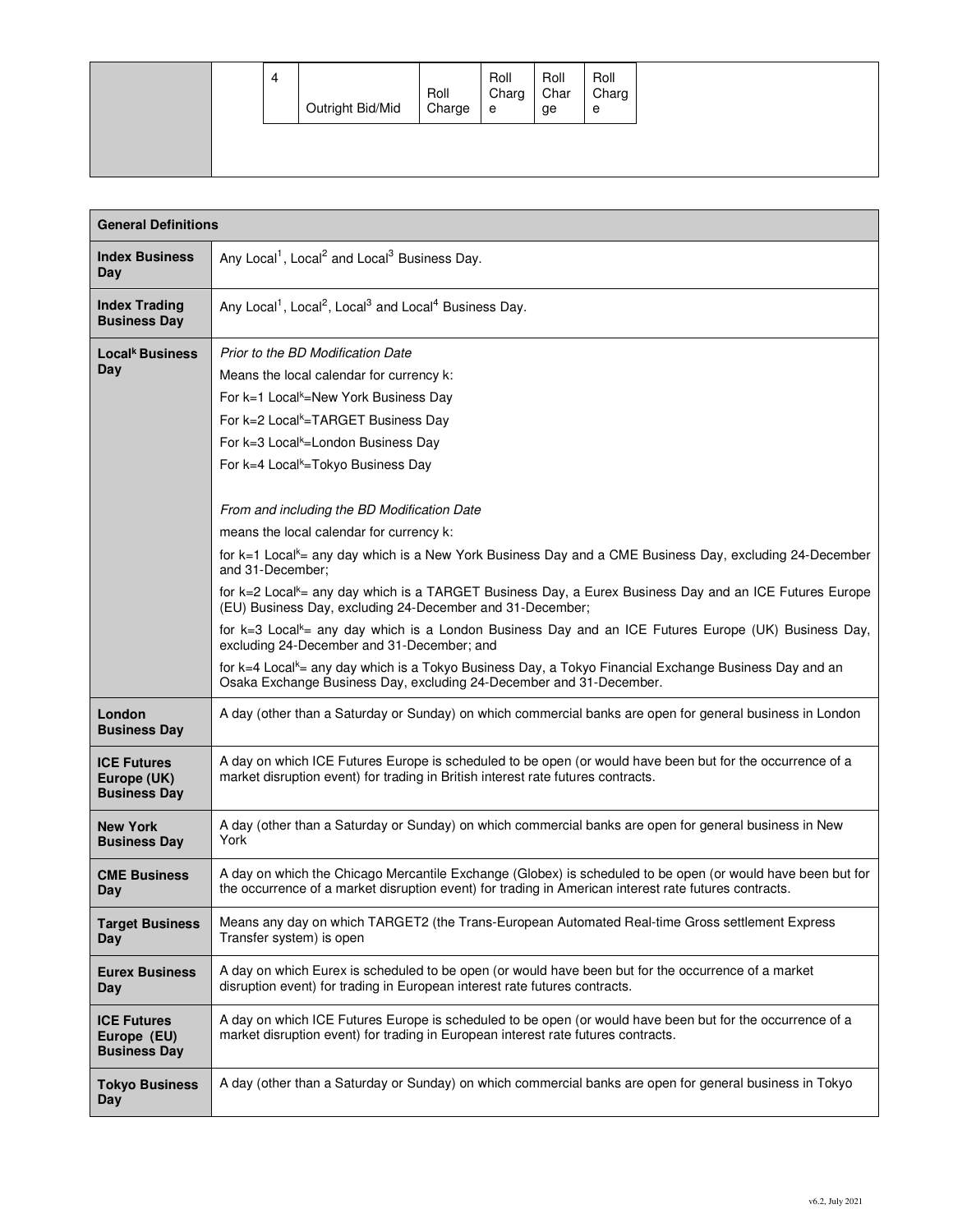| <b>Tokyo Financial</b><br>Exchange<br><b>Business Day</b> | A day on which Tokyo Financial Exchange is scheduled to be open (or would have been but for the occurrence<br>of a market disruption event) for trading in Japanese interest rate futures contracts. |
|-----------------------------------------------------------|------------------------------------------------------------------------------------------------------------------------------------------------------------------------------------------------------|
| Osaka Exchange<br><b>Business Day</b>                     | A day on which Osaka Exchange is scheduled to be open (or would have been but for the occurrence of a<br>market disruption event) for trading in Japanese interest rate futures contracts.           |
| <b>BD Modification</b><br>Date                            | 20 November 2019                                                                                                                                                                                     |

| <b>Disruptions Events / Fallbacks</b> |                                                                                                                                                                                                                                                                                                                                                                                                                                                                                                                                                                                                             |  |  |  |  |  |  |
|---------------------------------------|-------------------------------------------------------------------------------------------------------------------------------------------------------------------------------------------------------------------------------------------------------------------------------------------------------------------------------------------------------------------------------------------------------------------------------------------------------------------------------------------------------------------------------------------------------------------------------------------------------------|--|--|--|--|--|--|
| <b>Index Adjustment</b>               | If, due to the occurrence of an error (i) in relation to the calculation or publication of the level of the Index, or (ii)<br>in the method for determining the Index, the Index Sponsor has determined on any day (an "Adjustment<br>Determination Date") that an adjustment to the Index is necessary in order to correct such error (an "Index<br>Adjustment"), then the Index Sponsor will make such corresponding adjustments to the Index as it deems<br>necessary, if any, in order to reflect the Index Adjustment (in each case in accordance with the principles and<br>methodology of the Index. |  |  |  |  |  |  |
|                                       | The Index Sponsor may correct errors in accordance with Appendix 2, Section 13 of the Control Framework<br>Summary ("Correction of Errors") and Appendix 2, Section 15 ("Changes to Methodology") where remediation<br>requires change to the Index methodology.                                                                                                                                                                                                                                                                                                                                            |  |  |  |  |  |  |
| <b>Index Disruption</b>               | If, on any day an Index Disruption Event has occurred or is occurring, including in respect of any Index Component<br>utilised to calculate the level of the Index on any day, then, the Index Sponsor may take one or more of the<br>following actions in its discretion, with a view to preserving the objective of the Index (regardless of whether or<br>not a level of the affected Sub-Index has been published by the Index Sponsor in respect of such day):                                                                                                                                         |  |  |  |  |  |  |
|                                       | delay any rebalancing and/or calculation of such Index Component (an "Index Determination Date") until<br>(a)<br>the relevant Index Disruption Event no longer exists, provided that, if such Index Disruption Event is<br>continuing on the 5th Index Business Day following any such Index Determination Date (the "Delayed<br>Index Determination Date"), then the Index Sponsor will determine the level of the relevant Index<br>Component in respect of such Index Determination Date as of the related Delayed Index Determination<br>Date in accordance with (b) below; and/or                      |  |  |  |  |  |  |
|                                       | (b)<br>determine the level of the affected Index Component for such day in its sole discretion and acting in a<br>commercially reasonable manner taking into account the relevant Index Disruption Event, latest available<br>quotations and any other information the Index Sponsor deems relevant in its discretion, having regard<br>to the standard of input data quality for the Index as determined by the Index Sponsor during the design<br>of the Index, as set out in Appendix 2, Section 6 of the Control Framework Summary ("Data Sufficiency<br>and Hierarchy of Input Data"), and/or          |  |  |  |  |  |  |
|                                       | not calculate and publish the Index level for such day or delay the publication; and/or<br>(c)                                                                                                                                                                                                                                                                                                                                                                                                                                                                                                              |  |  |  |  |  |  |
|                                       | (d)<br>make any adjustments to the Index methodology to account for the relevant Index Disruption Event as it<br>deems necessary.                                                                                                                                                                                                                                                                                                                                                                                                                                                                           |  |  |  |  |  |  |
| <b>Index Disruption</b><br>Event      | The determination by the Index Sponsor in its sole discretion that one or more of the following events (eachan<br>"Index Disruption Event") has occurred:                                                                                                                                                                                                                                                                                                                                                                                                                                                   |  |  |  |  |  |  |
|                                       | a. the material suspension of, a material limitation imposed on, or the cessation of the trading<br>in any Index Component;                                                                                                                                                                                                                                                                                                                                                                                                                                                                                 |  |  |  |  |  |  |
|                                       | the failure of any Price Source to announce or publish any relevant price, level, rate or<br>b.<br>other data necessary for the determination of any Index Component;                                                                                                                                                                                                                                                                                                                                                                                                                                       |  |  |  |  |  |  |
|                                       | the level published on any Price Source in relation to any price, level, rate or other data<br>c.<br>necessary to determine any Index Component is significantly different to the level of such<br>data prevailing in the market;                                                                                                                                                                                                                                                                                                                                                                           |  |  |  |  |  |  |
|                                       | a material change by the Price Source in the content, composition, constitution of, or in the<br>d.<br>formula for or method of calculating (a "Material Change") any Index Component<br>(including where any such Material Change is due to an amendment or other modification<br>to the rules and/or regulations of the Price Source);                                                                                                                                                                                                                                                                    |  |  |  |  |  |  |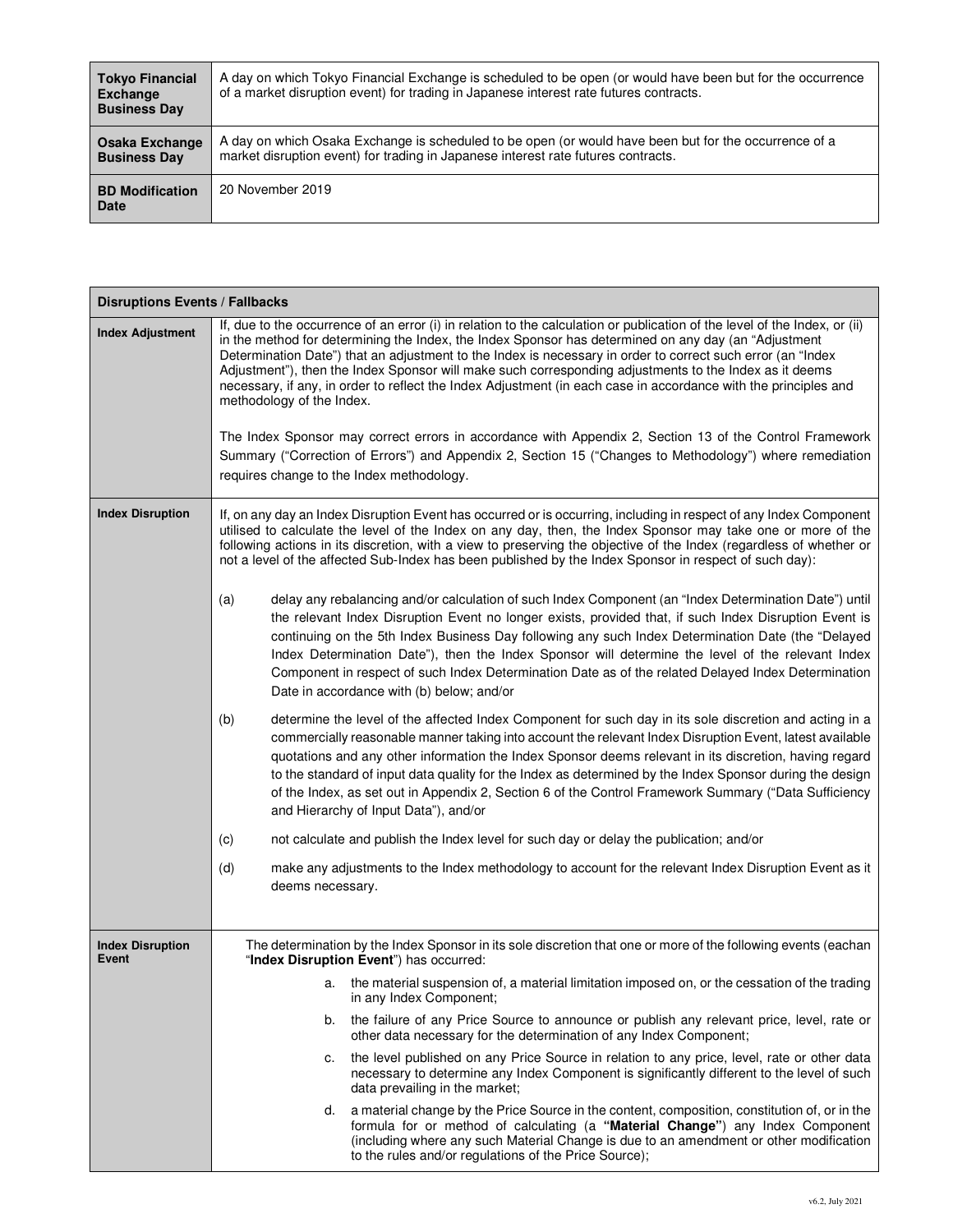|                           | е.  | the failure of any Price Source to open for trading during a scheduled trading session, or<br>the early closure thereof (without 48 hours prior notice to the market); or                                                                                                                                                                                                                                                                                                                                                                                                                                                                                                                                                        |
|---------------------------|-----|----------------------------------------------------------------------------------------------------------------------------------------------------------------------------------------------------------------------------------------------------------------------------------------------------------------------------------------------------------------------------------------------------------------------------------------------------------------------------------------------------------------------------------------------------------------------------------------------------------------------------------------------------------------------------------------------------------------------------------|
|                           | f.  | the occurrence of any event or circumstance which generally prevents, disrupts or impairs<br>the ability of market participants in general to enter into transactions or obtain market<br>values of the type which would be required to implement the Index in a commercially<br>reasonable manner (including, without limitation, a significant widening in the bid/offer<br>and/or a significant reduction in liquidity in an Index Component);                                                                                                                                                                                                                                                                                |
|                           | g.  | in respect of an Index Component or the Index, a systems failure, natural or man-made<br>disaster, act of God, armed conflict, act of terrorism, riot or labour disruption or any similar<br>intervening circumstances beyond the Index Sponsor's reasonable control which prevents,<br>disrupts, or impairs the ability of the Index to achieve its economic objective, the prompt or<br>accurate determination of the level of the Index, and/or the ability of the Index Sponsor or<br>Index calculation agent to perform its role in respect of the Index; or                                                                                                                                                                |
|                           | h.  | any other event or circumstance that, in the opinion of the Index Sponsor, prevents,<br>disrupts or impairs the ability of the Index to achieve its economic objective or the prompt<br>or accurate determination of the level of the Index, or any other event or circumstance<br>which causes the Index Sponsor to reasonably conclude that as a consequence of such<br>event or circumstance, if the level of the Index were to be determined, it should not be<br>relied upon to represent the market or economic reality that the Index is intended to<br>measure.                                                                                                                                                          |
|                           |     |                                                                                                                                                                                                                                                                                                                                                                                                                                                                                                                                                                                                                                                                                                                                  |
| <b>Index Modification</b> | i.  | Upon the occurrence of an Index Modification Event, the Index Sponsor may                                                                                                                                                                                                                                                                                                                                                                                                                                                                                                                                                                                                                                                        |
|                           |     | remove or replace such affected Index Component with an alternative futures or options contract,<br>currency, rate, variable or other component (a "Replacement Index Component") which, in it its<br>sole determination, is consistent with the objective of the Index and, where possible, is of the same<br>or equivalent standard of quality as any input data and/or price source used prior to the occurrence<br>of the Index Modification Event, having regard to the standard of input data quality for the Index as<br>determined by the Index Sponsor during the design of the Index, as set out in Appendix 2, Section<br>6 of the Control Framework Summary ("Data Sufficiency and Hierarchy of Input Data"); and/or |
|                           | ii. | make such other adjustments to the Index methodology as it deems appropriate preserve the<br>objective of the Index, taking into account the relevant Index Modification Event (including without<br>limitation replacing certain Price Sources used for determining the Yield Curve).                                                                                                                                                                                                                                                                                                                                                                                                                                           |
|                           |     | The Index Sponsor may refrain from publishing the Index until the Index Modification Event ceases to exist.                                                                                                                                                                                                                                                                                                                                                                                                                                                                                                                                                                                                                      |
|                           |     | For the purpose of the removal or replacement of any affected Index Component, the Index Sponsor shall<br>make any other adjustments to the Index to account for the price or value of the affected Index Component<br>at the time of its removal and any related charges, fees or taxes as well as the cost to the Index Sponsor for<br>implementing any Replacement Index Component.                                                                                                                                                                                                                                                                                                                                           |
|                           |     | The Index Sponsor may modify the Index in accordance Appendix 2, Section 15 of the Control Framework<br>Summary ("Changes to Methodology").                                                                                                                                                                                                                                                                                                                                                                                                                                                                                                                                                                                      |
| <b>Index Modification</b> |     | An "Index Modification Event" shall be deemed to have occurred if:                                                                                                                                                                                                                                                                                                                                                                                                                                                                                                                                                                                                                                                               |
| Event                     | a.  | the Index Sponsor determines, in its sole discretion, that an Index Component (i) is no<br>longer available (whether due to a permanent discontinuation of trading, disappearance or<br>otherwise) or (ii) has been the subject of a Material Change in a manner which has or will<br>have a material adverse effect on the Index achieving its stated objective; or                                                                                                                                                                                                                                                                                                                                                             |
|                           | b.  | the Index Sponsor determines, in its sole discretion, that the input data and/or price source<br>in relation to any price, level, rate or other data necessary to determine any Index<br>Component:                                                                                                                                                                                                                                                                                                                                                                                                                                                                                                                              |
|                           |     | (i) is discontinued, so as to materially affect the Index calculation or                                                                                                                                                                                                                                                                                                                                                                                                                                                                                                                                                                                                                                                         |
|                           |     | (ii) is repeatedly different to a significant extent from the level of such data prevailing in the<br>market;                                                                                                                                                                                                                                                                                                                                                                                                                                                                                                                                                                                                                    |
|                           |     | (iii) is no longer sufficient to represent accurately and reliably the market and economic<br>reality the Index is intended to measure,                                                                                                                                                                                                                                                                                                                                                                                                                                                                                                                                                                                          |
|                           |     | (iv) no longer meets the standard of input data quality for the Index as determined by the<br>Index Sponsor during the design of the Index, as set out in Appendix 2, Section 6 of the<br>Control Framework Summary ("Data Sufficiency and Hierarchy of Input Data")                                                                                                                                                                                                                                                                                                                                                                                                                                                             |
|                           |     | each as determined by the Index Sponsor acting in good faith and a commercially<br>reasonable manner; or                                                                                                                                                                                                                                                                                                                                                                                                                                                                                                                                                                                                                         |
|                           | c.  | an Extraordinary Event has occurred.                                                                                                                                                                                                                                                                                                                                                                                                                                                                                                                                                                                                                                                                                             |
|                           |     |                                                                                                                                                                                                                                                                                                                                                                                                                                                                                                                                                                                                                                                                                                                                  |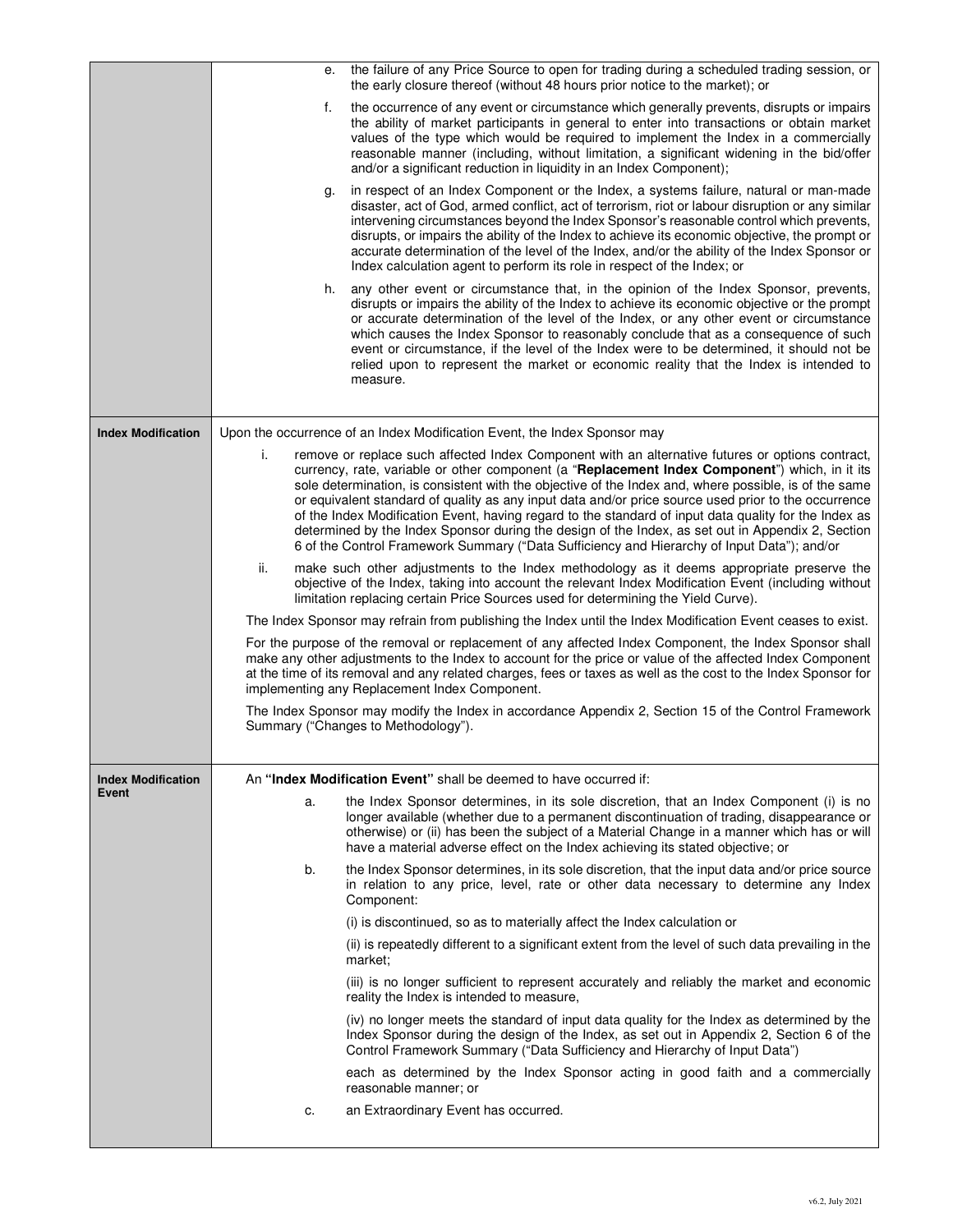| Extraordinary<br>Event              | Means in respect of any Index Component means any of Change in Law, Index Component Disruption and/or<br>Increased Cost of Index Implementation.                                                                                                                                                                                                                                                                                                                                                                                                                                                                                                                                                                                                                                                                                                         |
|-------------------------------------|----------------------------------------------------------------------------------------------------------------------------------------------------------------------------------------------------------------------------------------------------------------------------------------------------------------------------------------------------------------------------------------------------------------------------------------------------------------------------------------------------------------------------------------------------------------------------------------------------------------------------------------------------------------------------------------------------------------------------------------------------------------------------------------------------------------------------------------------------------|
|                                     | <b>Change in Law</b> means that, on or after the Index Live Date (i) due to the adoption of or any change in any<br>applicable law or regulation (including, without limitation, any tax law), or (ii) due to the promulgation of or<br>any change in the interpretation by any court, tribunal or regulatory authority with competent jurisdiction of<br>any applicable law or regulation (including any action taken by a taxing authority), the Index Sponsor<br>determines in good faith that (x) it has become illegal to hold, acquire or dispose of an Index Component, or<br>(y) there is a materially increased cost of trading in an Index Component for the Index Sponsor or its affiliates<br>(including, without limitation, due to any increase in tax liability, decrease in tax benefit or other adverse effect<br>on its tax position). |
|                                     | Index Component Disruption means that the Index Sponsor or any of its affiliates or agents is unable, or it<br>is impractical, after using commercially reasonable efforts, to (i) acquire, establish, re-establish, substitute,<br>maintain, unwind or dispose of any transaction(s) or asset(s) it deems necessary to implement the Index, or<br>(ii) realise, recover or remit the proceeds of any such transaction(s) or asset(s), including, without limitation,<br>where such inability or impracticability has arisen by reason of (x) any restriction on making new or additional<br>investments in any Index Component.                                                                                                                                                                                                                         |
|                                     | Increased Cost of Index Implementation means that the Index Sponsor or any of its affiliates would incur<br>a materially increased (as compared with circumstances existing on the Index Live Date) amount of tax, duty,<br>expense or fee to (i) acquire, establish, re-establish, substitute, maintain, unwind or dispose of any<br>transaction(s) or asset(s) it deems necessary to implement the Index, or (ii) realise, recover or remit the<br>proceeds of any transaction(s) or asset(s).                                                                                                                                                                                                                                                                                                                                                         |
| <b>Index</b><br><b>Cancellation</b> | The Index Sponsor may permanently cancel and discontinue calculating and publishing the Index, in<br>accordance with Appendix 2, Section 17 of the Control Framework Summary ("Termination of Indices and<br>Transitional Arrangements").                                                                                                                                                                                                                                                                                                                                                                                                                                                                                                                                                                                                                |
| <b>Definitions</b>                  | "Index Component" means, in respect of the Index, each underlying component index, futures contract,<br>currency, rate, variable or other component necessary in order to determine a level of the Index (including<br>the Yield Curve and any data used to determine the Yield Curve), in each case, in line with the then<br>existing methodology of the Index.                                                                                                                                                                                                                                                                                                                                                                                                                                                                                        |
|                                     | "Price Source" means, in respect of an Index Component, the publication, page (or any other origin of<br>reference, including an exchange) containing (or reporting) the prices, levels, rates or other data utilised by<br>the Index Sponsor for such Index Component. References to Price Source shall be construed as referring<br>also to any successor publication, page or source on which the relevant prices, levels, rates or other data<br>for a Index Component may be disseminated, as determined by the Index Sponsor it its sole discretion and<br>acting in a commercially reasonable manner.                                                                                                                                                                                                                                             |

|                                                                                                     | Additional information in respect of the Index methodology                                                                                                                                                                                                                                                                                                                                                                                                                                                                                                                                                                                                                                                                                                                                                                                                                                      |
|-----------------------------------------------------------------------------------------------------|-------------------------------------------------------------------------------------------------------------------------------------------------------------------------------------------------------------------------------------------------------------------------------------------------------------------------------------------------------------------------------------------------------------------------------------------------------------------------------------------------------------------------------------------------------------------------------------------------------------------------------------------------------------------------------------------------------------------------------------------------------------------------------------------------------------------------------------------------------------------------------------------------|
| Governance<br>Policy and<br><b>Control</b><br><b>Framework</b>                                      | The Index Sponsor has established a governance framework (the "Governance Policy and Control"<br><b>Framework</b> ") to ensure compliance with UK BMR <sup>1</sup> and the IOSCO Principles and any related measures and<br>applicable FCA rules (each as amended or replaced from time to time) <sup>2</sup> . The Governance Policy and Control<br>Framework governs (amongst other things) the development, determination and operation of indices<br>administered by the Index Sponsor. A summary of the Governance Policy and Control Framework (the "Control<br>Framework Summary") is published on: www.nomuranow.com/portal/site/nnextranet/en/global-<br>markets/structured-derivatives/quant-investment-strategies.shtml. Please refer to the summary of the<br>Governance Policy and Control Framework in respect of the following information applying to the Index<br>methodology: |
| <b>Criteria for Index</b><br><b>Development</b><br>and Input Data<br>and Source<br><b>Selection</b> | The criteria and procedures used to develop this Index, and for selecting the sources of data inputs used in the<br>Index, are set out in Appendix 2, Section 3 of the Control Framework Summary ("Index Design and Creation of<br>New Indices") and Appendix 2, Section 6 ("Data Sufficiency and Hierarchy of Data Inputs").                                                                                                                                                                                                                                                                                                                                                                                                                                                                                                                                                                   |

 *1 UK BMR means the United Kingdom Benchmark Regulation which comprises Regulation (EU) 2016/1011 ("EU BMR") as amended by Regulation (EU) 2019/2089 as regards EU Climate Transition Benchmarks, EU Paris-aligned Benchmarks and sustainability-related disclosures for benchmarks insofar as they are applicable in the United Kingdom by virtue of the European Union (Withdrawal) Act 2018 and other United Kingdom legislation which implements and amends retained European Union law in the United Kingdom including, but without limitation, the Benchmarks (Amendment and Transitional Provision) (EU Exit) Regulations 2019, SI 2019/657.* 

*<sup>2</sup>https://www.iosco.org/library/pubdocs/pdf/IOSCOPD415.pdf . The Governance Policy and Control Framework will be periodically reviewed and has been updated to reflect the requirements of EU BMR and will be updated in due course to reflect the requirements of UK BMR, as well as related measures and applicable FCA rules.*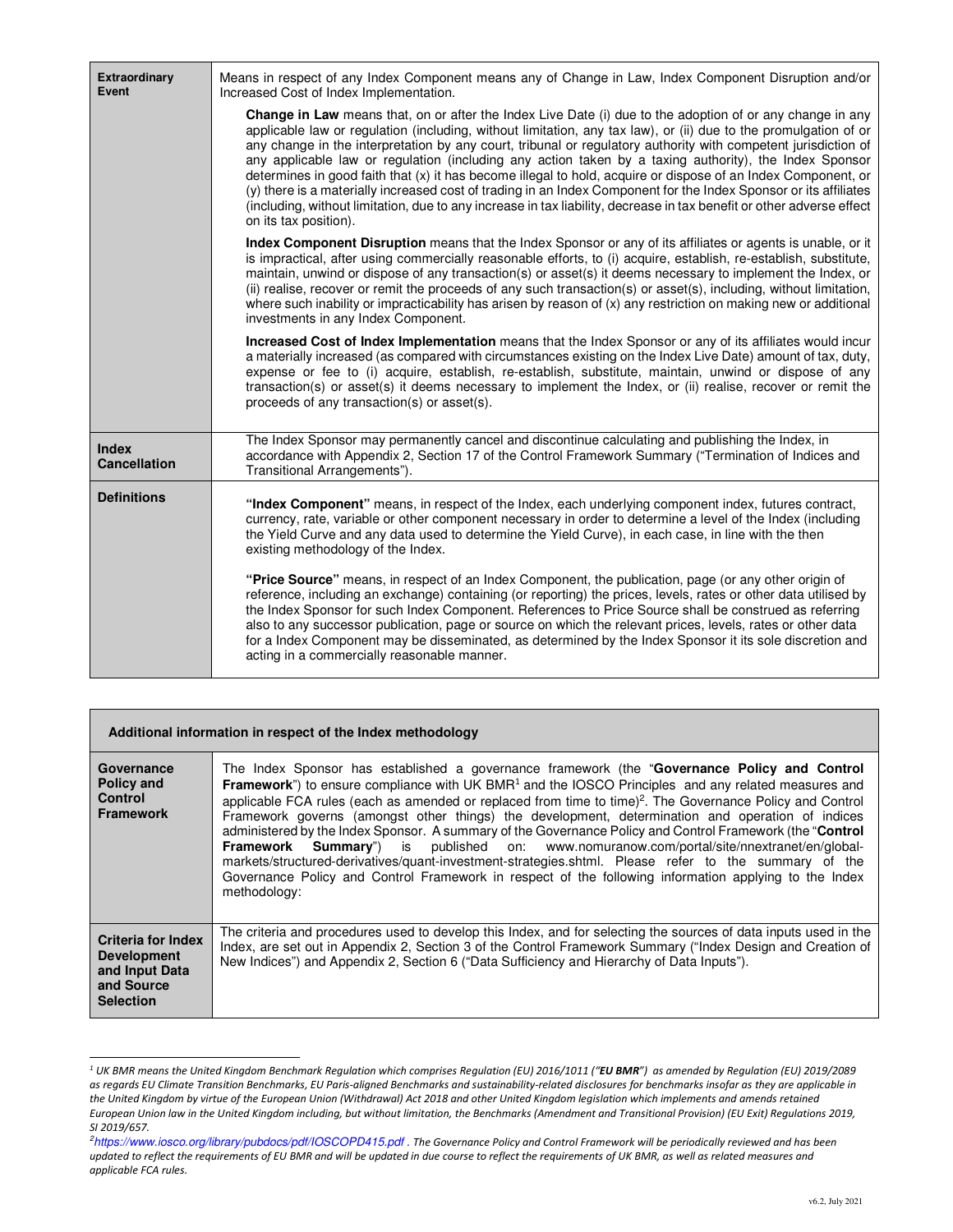| <b>Exercise of</b><br><b>Expert</b><br>Judgment and<br>discretion                                                             | The Index Sponsor has adopted guidelines and procedures designed to promote consistency in the exercise of<br>Expert Judgment and discretion for Index determinations. Further details are contained in Appendix 2, Section<br>14 of the Control Framework Summary ("Expert Judgment and Discretion").                                                                                                                                                                                                                                                                                                                                                                                                                                                                                                                                                                                                                                                                                                                    |
|-------------------------------------------------------------------------------------------------------------------------------|---------------------------------------------------------------------------------------------------------------------------------------------------------------------------------------------------------------------------------------------------------------------------------------------------------------------------------------------------------------------------------------------------------------------------------------------------------------------------------------------------------------------------------------------------------------------------------------------------------------------------------------------------------------------------------------------------------------------------------------------------------------------------------------------------------------------------------------------------------------------------------------------------------------------------------------------------------------------------------------------------------------------------|
| <b>Input Data Type</b><br><b>Priority</b>                                                                                     | The Index Sponsor applied the hierarchy for data inputs as set out in Appendix 2, Section 6 of the Control<br>Framework Summary ("Data Sufficiency and Hierarchy of Data Inputs") when considering the data inputs used<br>to construct the Index.                                                                                                                                                                                                                                                                                                                                                                                                                                                                                                                                                                                                                                                                                                                                                                        |
| <b>Index Error</b><br><b>Reports and</b><br><b>Revision</b>                                                                   | The Index Sponsor has adopted procedures for analysis and remediation of Index errors, and for potential<br>restatement of a published Index level. Further details are contained in Appendix 2, Section 13 of the Control<br>Framework Summary ("Correction of Errors") and Appendix 2, Section 15 ("Changes to Methodology") where<br>remediation requires change to the Index Methodology.                                                                                                                                                                                                                                                                                                                                                                                                                                                                                                                                                                                                                             |
| <b>Quantity and</b><br><b>Quality of Input</b><br>Data                                                                        | The Index is constructed by the Index Sponsor using both single prices or levels and an average or other formula<br>of prices or levels prescribed by the Index Methodology. The Index Sponsor therefore considers that the<br>requirement to determine the thresholds of the quantity of data inputs, necessary to determine the Index<br>accurately and reliably, has been met.                                                                                                                                                                                                                                                                                                                                                                                                                                                                                                                                                                                                                                         |
|                                                                                                                               | The Index Sponsor determines the standards of quality of the data inputs used in this Index at the design stage<br>of the Index in accordance with Appendix 2, Section 6 of the Control Framework Summary ("Data Sufficiency and<br>Hierarchy of Data Inputs"). These standards are reflected in the Index Methodology, as described in this<br>Rulebook. The Index Sponsor will review these standards and the data inputs on a periodic basis in accordance<br>with Appendix 2, Section 16 of the Control Framework Summary ("Periodic Review of Indices") and in the full<br>policies and procedures available on the Index Sponsor's public website, to ensure that the data inputs used<br>continue to be of sufficient quality to determine the Index accurately and reliably, and will accordingly determine<br>whether an Index Modification Event has occurred.                                                                                                                                                  |
| <b>Internal Reviews</b><br>of the Index                                                                                       | The Index Sponsor is required to conduct internal reviews of the Index on a periodic basis. Further details<br>regarding the frequency of those reviews, the procedures to be followed, and the bodies or functions within the<br>Index Sponsor's organisational structure involved in such reviews, are contained in Appendix 2, Section 16 of the<br>Control Framework Summary ("Periodic Review of Indices") and in the full policies and procedures available on<br>the Index Sponsor's public website.                                                                                                                                                                                                                                                                                                                                                                                                                                                                                                               |
|                                                                                                                               | Reviews will further be conducted where the Index Sponsor considers it desirable or necessary to do so, including<br>in response to specific events or otherwise. Specific events may include (without limitation) any index errors,<br>index disruptions, or other index life-cycle events; changes in market circumstances; changes in the applicable<br>legal or regulatory environment; any challenges or complaints or other feedback from stakeholders, and/or any<br>material audit findings. Further information regarding the procedures to be followed in response to certain specific<br>events, and the bodies or functions within the Index Sponsor's organisational structure involved in such reviews,<br>can be found in Appendix 2, Sections 13 ("Correction of Errors"), 14 ("Expert Judgment and Discretion"), 15<br>("Changes to Methodology"), 19 ("Complaints Handling Policy"), 21 ("Audits"), and any other sections of the<br>Control Framework Summary which may be relevant from time to time. |
| <b>Index Approval</b>                                                                                                         | The criteria and procedures used to approve the Index, and the bodies or functions within the Index Sponsor's<br>organisational structure involved in such approval, are set out in Appendix 3 of the Control Framework Summary<br>("Main Features of Index Committee Constitution and Terms of Reference") and Appendix 2, Section 3 ("Index<br>Design and Creation of New Indices").                                                                                                                                                                                                                                                                                                                                                                                                                                                                                                                                                                                                                                    |
| <b>Investor</b><br>Consultation<br>upon Index<br>termination and<br>material<br>changes to the<br><b>Index</b><br>methodology | The Index Sponsor is required to consult investors of index linked products when proposing material changes to<br>the Index methodology and termination of the Index. Further details on the circumstances and procedures under<br>which consultation takes place are contained in Appendix 2, Section 15 of the Control Framework Summary<br>("Changes to Methodology"), Appendix 2, Section 17 ("Termination of Indices and Transitional Arrangements")<br>and in the full policies and procedures available on the Index Sponsor's public website.                                                                                                                                                                                                                                                                                                                                                                                                                                                                     |
| <b>Active Market of</b><br>the Index                                                                                          | As of the date of this Index Description, the Index Sponsor considers the underlying market of the Index to be<br>active, in accordance with in Appendix 2, Sections 3 ("Index Design and Creation of New Indices and<br>Methodologies") of the Control Framework Summary.                                                                                                                                                                                                                                                                                                                                                                                                                                                                                                                                                                                                                                                                                                                                                |
| <b>Outsourcing of</b><br><b>Index</b><br><b>Determination</b>                                                                 | The Index Sponsor has outsourced certain IT, Quants, Middle Office and Structuring functions to Nomura<br>Structured Finance Services (India) Private Limited subject to a corporate service agreement between the entities.<br>Further details are contained in Appendix 2, Section 1 of the Control Framework Summary ("Oversight of Third<br>Parties").                                                                                                                                                                                                                                                                                                                                                                                                                                                                                                                                                                                                                                                                |
| <b>Index Disclaimer</b>                                                                                                       | The Index Sponsor and its affiliates make no representation whatsoever, whether express or implied, either as to                                                                                                                                                                                                                                                                                                                                                                                                                                                                                                                                                                                                                                                                                                                                                                                                                                                                                                          |
|                                                                                                                               | the results to be obtained from the use of an Index and/or the levels at which the relevant Index stands at a                                                                                                                                                                                                                                                                                                                                                                                                                                                                                                                                                                                                                                                                                                                                                                                                                                                                                                             |

particular time on any particular date or otherwise. The Index Sponsor and its affiliates shall not be liable (whether

in contract, tort or otherwise) to any person for any error in such Index.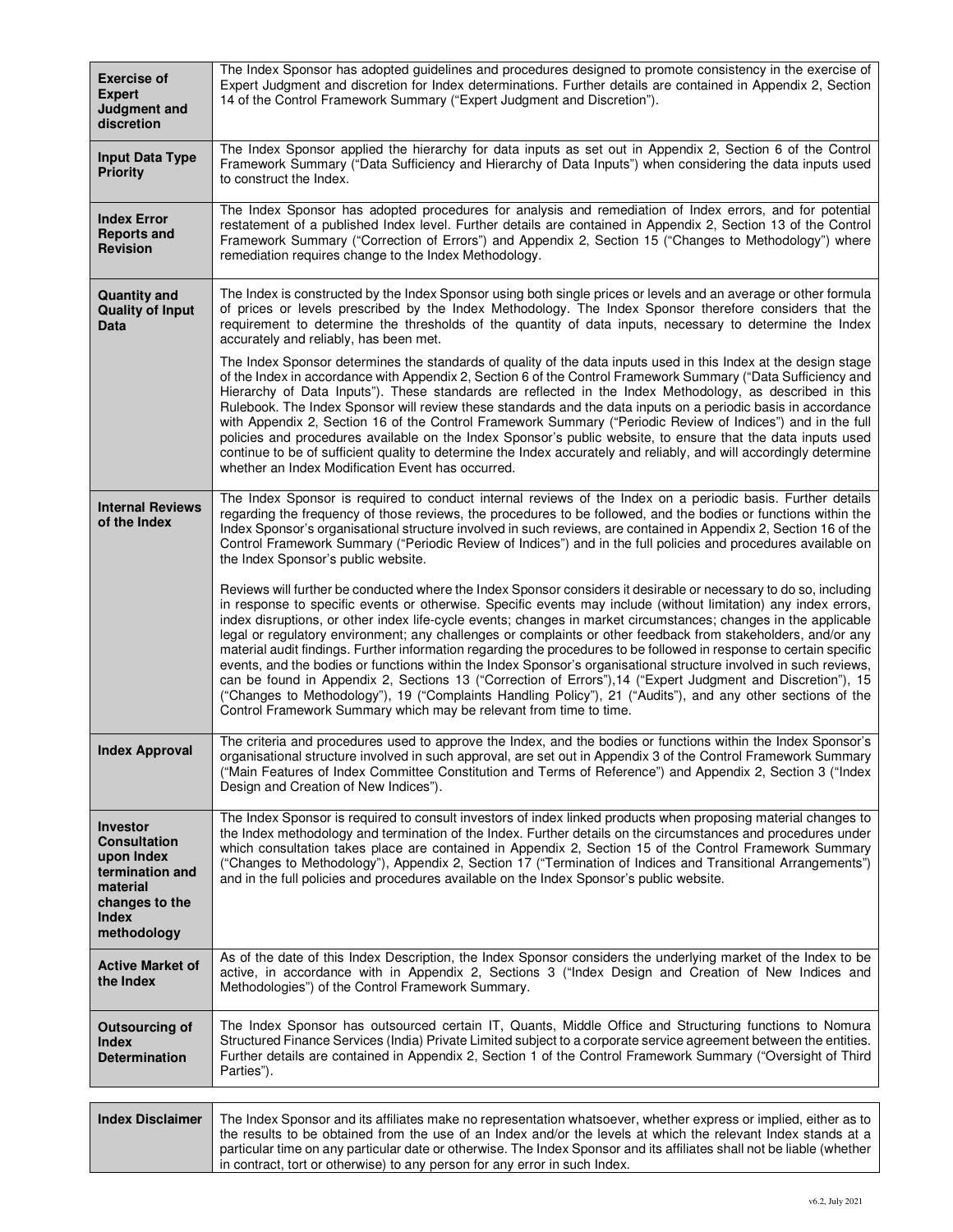The Index Sponsor and its affiliates make no representation whatsoever, whether express or implied, as to the advisability of purchasing or assuming any risk in connection with entering into any transactions or products which are linked to or deriving a value from an Index.

Neither the Index Sponsor nor its affiliates shall have any liability for any act or failure to act by the Index Sponsor in connection with the calculation, adjustment or maintenance of an Index. Although the Index Sponsor will obtain information concerning an Index from publicly available sources it believes reliable, such information may not have been independently verified. Accordingly, no representation, warranty or undertaking (express or implied) is made and no responsibility is accepted by the Index Sponsor or its affiliates as to the accuracy, completeness and timeliness of information concerning an Index or any other information provided by any person in connection with the information described herein, or as to the continuance of calculation or publication of an Index.

Nothing in this disclaimer shall exclude or limit liability to the extent such exclusion or limitation is not permitted by law or regulation to which the Index Sponsor is subject.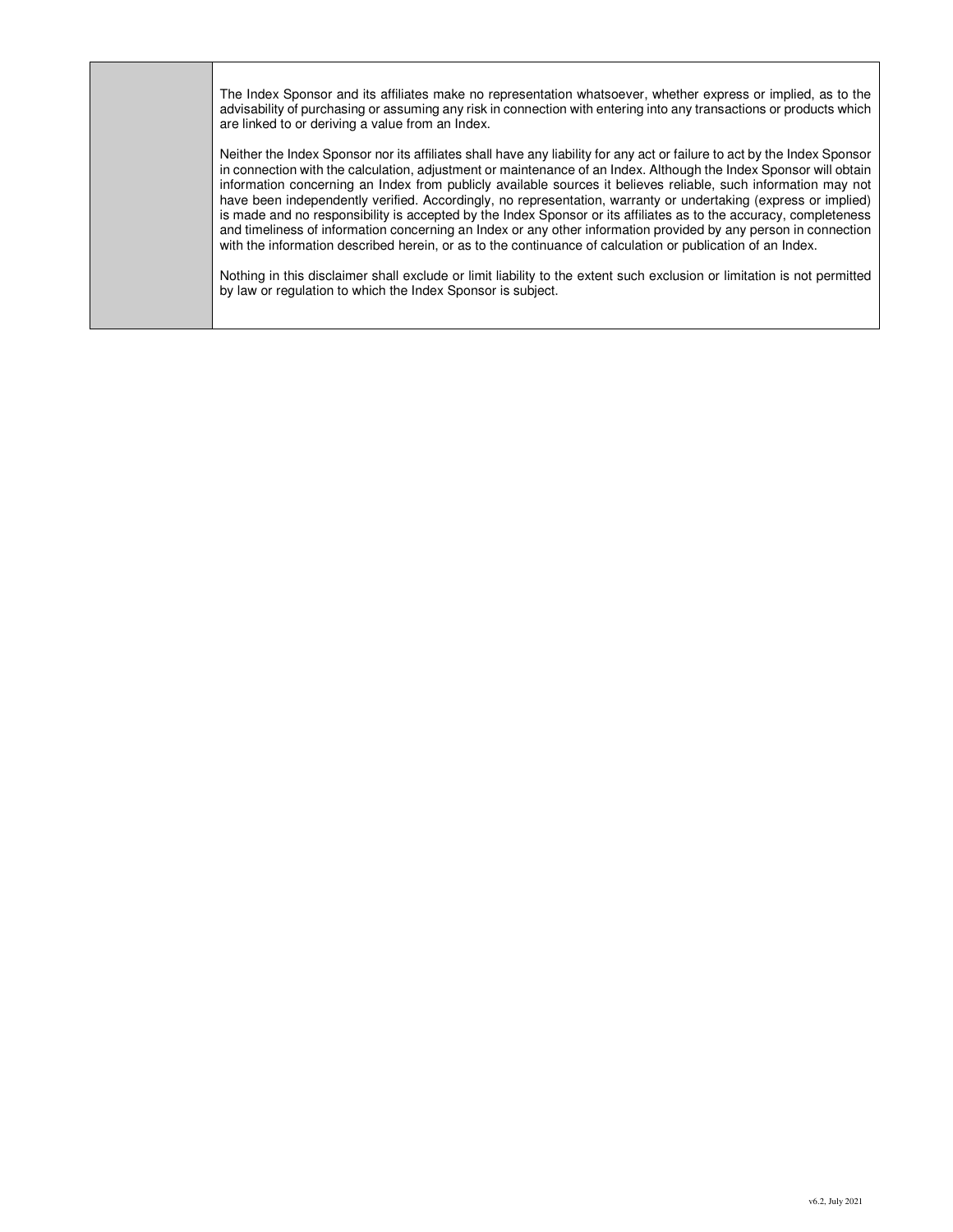## **Appendix**

| <b>FX Data Sources</b><br>& |                 | Prior to 01 January 2014:                        |                 |                                     |                |
|-----------------------------|-----------------|--------------------------------------------------|-----------------|-------------------------------------|----------------|
| <b>Backtest</b>             | <b>Currency</b> | <b>Used from</b>                                 | <b>End Date</b> | <b>Price Source [EOD Bloomberg]</b> | <b>Field</b>   |
| <b>Assumption</b>           | <b>EUR</b>      | 01/11/1989                                       | 04/01/1999      | DEM* CMPN Curncy                    | PX LAST        |
|                             |                 | 04/01/1999                                       |                 | <b>EUR CMPN Curncy</b>              | PX LAST        |
|                             | <b>GBP</b>      | 16/11/1990                                       |                 | <b>GBP CMPN Curncy</b>              | PX LAST        |
|                             | <b>JPY</b>      | 01/11/1989                                       |                 | JPY* CMPN Curncy                    | PX LAST        |
|                             | <b>Currency</b> | From and including 01 January 2014:<br>Snap time |                 | Price Source [Reuters] <sup>1</sup> | <b>Field</b>   |
|                             |                 |                                                  |                 |                                     |                |
|                             | <b>EUR</b>      | Snap Time                                        |                 | $EUR =$                             | <b>BID/ASK</b> |
|                             | <b>GBP</b>      | Snap Time                                        |                 | $GBP =$                             | <b>BID/ASK</b> |
|                             | <b>JPY</b>      | Snap Time                                        |                 | $JPY^* =$                           | <b>BID/ASK</b> |
|                             |                 |                                                  |                 |                                     |                |

| <b>Appendix B</b>                                                       |                                             |                 |                             |                       |                                                                                                                                                                                                                           |
|-------------------------------------------------------------------------|---------------------------------------------|-----------------|-----------------------------|-----------------------|---------------------------------------------------------------------------------------------------------------------------------------------------------------------------------------------------------------------------|
| Nomura Interest<br><b>Rate Swap</b><br><b>Receiver Indices</b><br>(i,k) | Rulebook for details on their construction. |                 |                             |                       | Please see below a list of the Bloomberg pages, Inclusion Dates and Exclusion Dates for the different Nomura<br>Interest Rate Swap Receiver Indices (i,k). Please refer to the Nomura Interest Rate Swap Receiver Indices |
| &                                                                       |                                             |                 |                             |                       |                                                                                                                                                                                                                           |
| <b>Backtest</b><br><b>Assumption</b>                                    | Currency k                                  | Tenor i         | <b>BBG</b> ticker           | <b>Inclusion Date</b> | <b>Exclusion Date</b>                                                                                                                                                                                                     |
|                                                                         | <b>USD</b>                                  | 1 <sub>y</sub>  | NMRSR01U Index              | 05/06/1997            | n/a                                                                                                                                                                                                                       |
|                                                                         | <b>USD</b>                                  | 2y              | NMRSR02U Index              | 16/10/1989            | n/a                                                                                                                                                                                                                       |
|                                                                         | <b>USD</b>                                  | 5y              | NMRSR05U Index              | 16/10/1989            | n/a                                                                                                                                                                                                                       |
|                                                                         | <b>USD</b>                                  | 10 <sub>V</sub> | NMRSR <sub>10</sub> U Index | 16/10/1989            | n/a                                                                                                                                                                                                                       |
|                                                                         | <b>EUR</b>                                  | 1y              | NMRSR01E Index              | 10/09/1997            | n/a                                                                                                                                                                                                                       |
|                                                                         | <b>EUR</b>                                  | 2y              | NMRSR02E Index              | 16/10/1990            | n/a                                                                                                                                                                                                                       |
|                                                                         | <b>EUR</b>                                  | 5y              | NMRSR05E Index              | 16/10/1990            | n/a                                                                                                                                                                                                                       |
|                                                                         | <b>EUR</b>                                  | 10 <sub>V</sub> | NMRSR <sub>10</sub> E Index | 16/10/1990            | n/a                                                                                                                                                                                                                       |
|                                                                         | <b>JPY</b>                                  | 1y              | NMRSR01Y Index              | 23/04/1996            | 13/08/2021                                                                                                                                                                                                                |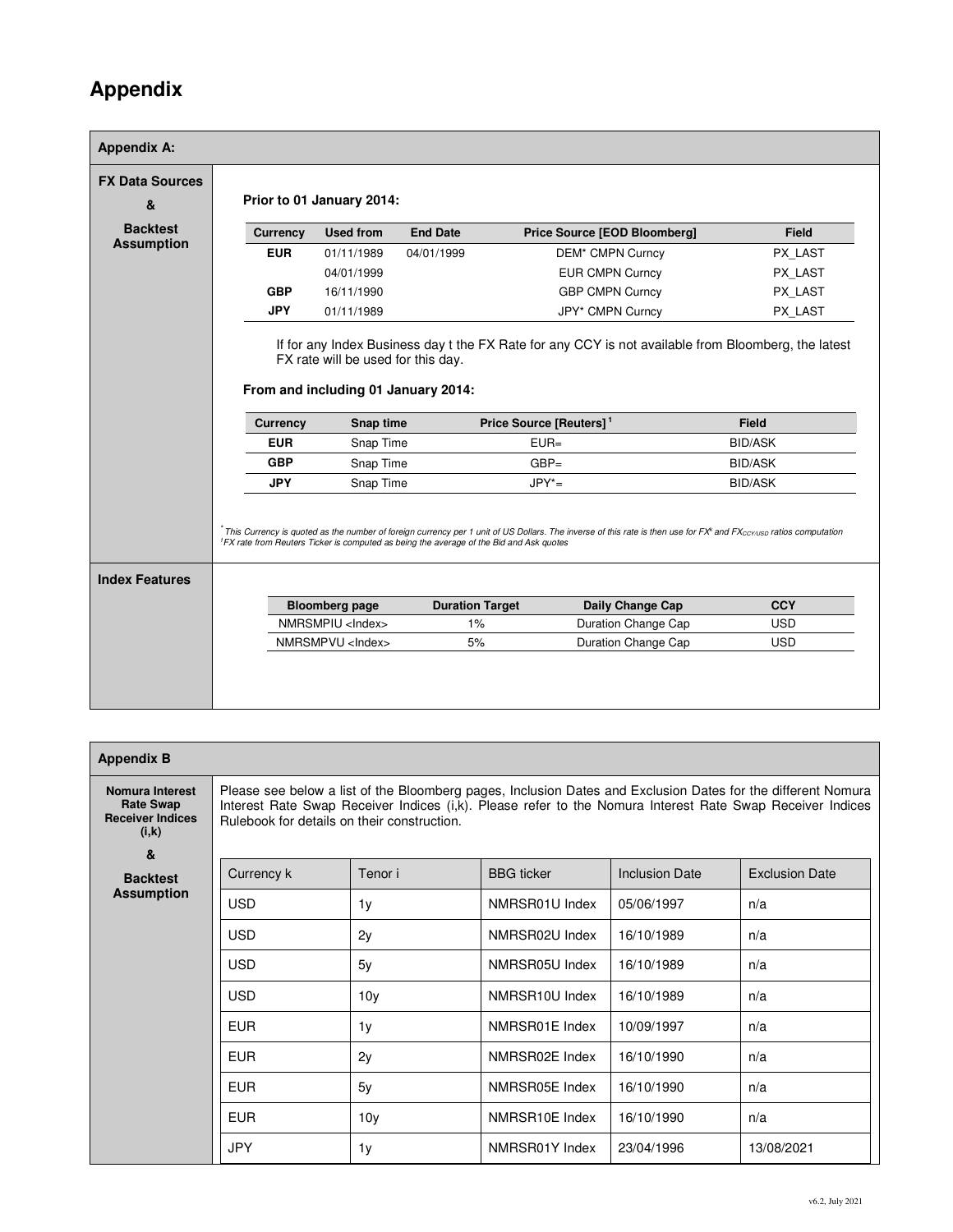| <b>JPY</b> | 2y              | NMRSR02Y Index | 16/10/1990 | 13/08/2021 |
|------------|-----------------|----------------|------------|------------|
| <b>JPY</b> | 5y              | NMRSR05Y Index | 16/10/1990 | 13/08/2021 |
| <b>JPY</b> | 10 <sub>y</sub> | NMRSR10Y Index | 16/10/1990 | 13/08/2021 |
| <b>GBP</b> | 1y              | NMRSR01P Index | 07/01/1998 | 13/08/2021 |
| <b>GBP</b> | 2y              | NMRSR02P Index | 31/10/1991 | 13/08/2021 |
| <b>GBP</b> | 5y              | NMRSR05P Index | 31/10/1991 | 13/08/2021 |
| <b>GBP</b> | 10 <sub>y</sub> | NMRSR10P Index | 31/10/1991 | 13/08/2021 |
| <b>GBP</b> | 1 <sub>V</sub>  | NMRSR01I Index | 13/08/2021 | n/a        |
| <b>GBP</b> | 2y              | NMRSR02I Index | 13/08/2021 | n/a        |
| <b>GBP</b> | 5y              | NMRSR05I Index | 13/08/2021 | n/a        |
| <b>GBP</b> | 10 <sub>y</sub> | NMRSR10I Index | 13/08/2021 | n/a        |
| <b>JPY</b> | 1y              | NMRSR01T Index | 13/08/2021 | n/a        |
| <b>JPY</b> | 2y              | NMRSR02T Index | 13/08/2021 | n/a        |
| <b>JPY</b> | 5y              | NMRSR05T Index | 13/08/2021 | n/a        |
| <b>JPY</b> | 10y             | NMRSR10T Index | 13/08/2021 | n/a        |

For the avoidance of doubt, duplicate values of Tenor i for a particular k are treated as separate with regards to the calculations defined above. For example Currency k=GBP and Tenor i=1y